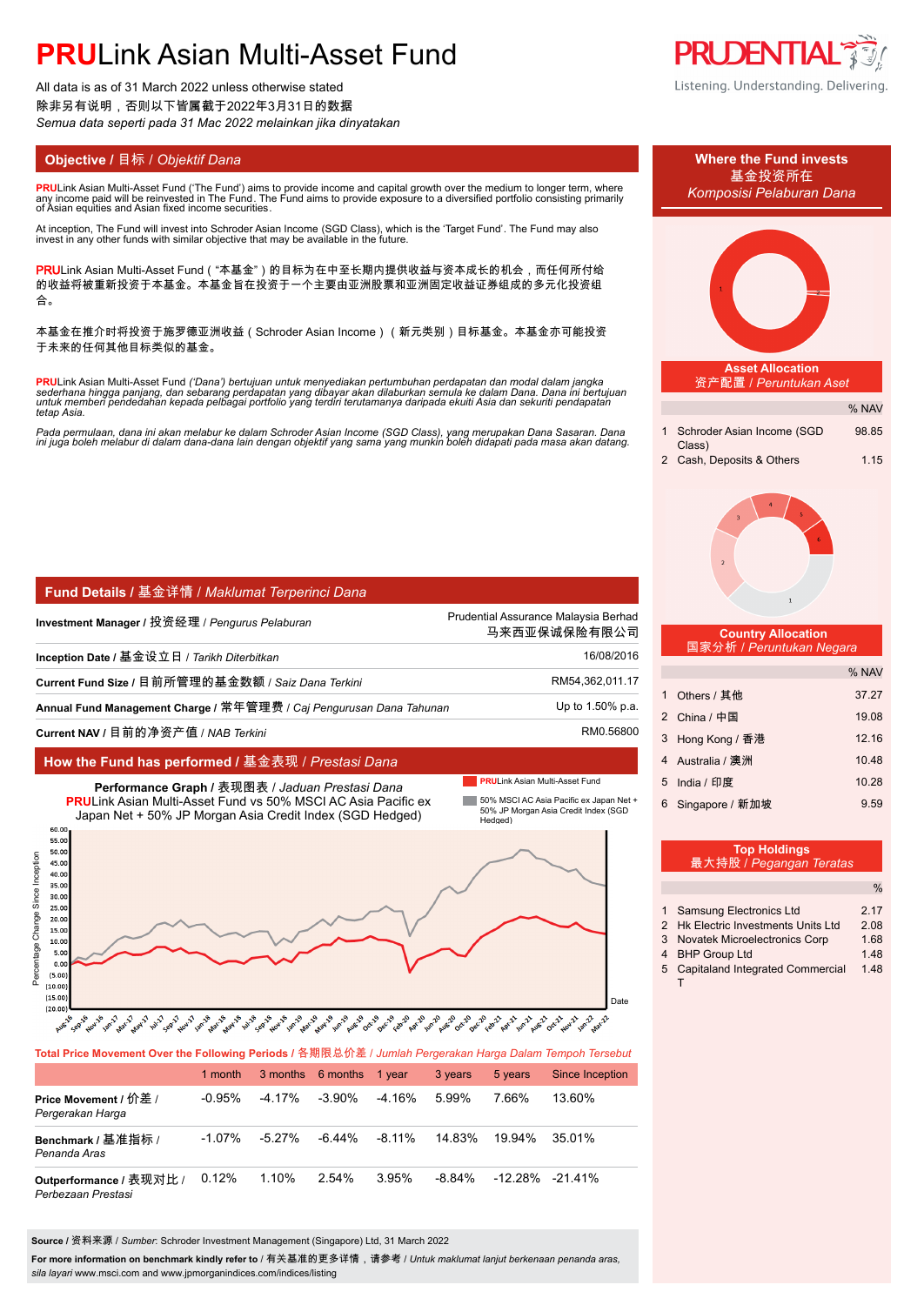# **PRUL** ink Asian Multi-Asset Fund

All data is as of 31 March 2022 unless otherwise stated 除非另有说明,否则以下皆属截于2022年3月31日的数据 *Semua data seperti pada 31 Mac 2022 melainkan jika dinyatakan*



# **Monthly Update /** 每月简报 / *Peningkatan Bulanan*

### **Market Review /** 市场回顾 */ Tinjauan Bulanan*

Asia Pacific ex Japan equities declined in March as investors continued to digest the impact of the shocking events in Ukraine following Russia's invasion of the country . Western sanctions on Russia led to higher commodity prices and fresh concerns over rising inflation.

China was the worst-performing index market, affected by market events as well as rising Covid-19 cases which prompted lockdowns in coastal cities such as Shenzhen and Shanghai. Chinese markets also remain sensitive to geopolitical risks regarding the Ukraine war. Share prices were also lower in Taiwan, Thailand and the Philippines, while India, Indonesia and Singapore achieved muted gains in the month.

Over to fixed income, US 5-year and 10-year Treasury yields rose to their highest level in almost 3 years, ahead of a widely- anticipated Federal rate hike. This is the first of the rate hike series to help manage inflation. The US 10-year Treasury yield increased by 53 bps, from 1.82% to 2.35% over the month. Asian high yield bonds continued to underperformed investment grade bonds.

亚太(日本除外)股市在3月走跌,自俄罗斯侵略乌克兰后,投资者持续消化这些令人震惊的事件对乌克兰所造成的影响。西方国家对俄罗斯的制裁使到原产品 价格增加,再次引起通膨升温的关注。

中国乃是表现最差的指数市场,所受到的影响包括一些市场事件以及不断增加的新冠病毒个案,这令政府对海岸城市如深圳与上海实行封锁管制。此外,中国市 场依旧易受乌克兰战争的地理政治风险所影响。台湾、泰国与菲律宾的股价较低,印度、印尼和新加坡则取得些许回酬。

## 固定收益证券方面,在普遍预测的联储局升息之前,5年期与10年期美国国库债券(UST)达至近乎3年的高峰。此为应付通膨的一系列升息计划中之首次调 息。10年期UST回酬当月从1.82%增53基点至2.35%。亚洲高回酬债券的表现持续低于投资级债券。

*Ekuiti Asia Pasifik luar Jepun merosot di bulan Mac apabila pelabur terus menghadam kesan peristiwa mengejutkan di Ukraine berikutan pencerobohan Rusia ke atas negara tersebut. Sekatan Barat ke atas Rusia mengasak harga komoditi menjadi lebih tinggi dan kebimbangan baru tentang kenaikan inflasi.*

*China merupakan pasaran indeks berprestasi paling buruk, terjejas oleh keadaan pasaran serta peningkatan kes Covid-19 yang mengakibatkan sekatan pergerakan di bandar-bandar pinggiran pantai seperti Shenzhen dan Shanghai. Pasaran China juga kekal sensitif terhadap risiko geopolitik berkenaan perang Ukraine. Harga saham juga lebih rendah di Taiwan, Thailand dan Filipina, manakala India, Indonesia dan Singapura mencapai keuntungan yang kecil pada bulan itu.*

*Meninjau pendapatan tetap, hasil Perbendaharaan AS 5 tahun dan 10 tahun meningkat ke paras tertinggi dalam tempoh hampir 3 tahun, mendahului kenaikan kadar Persekutuan yang dijangka secara meluas. Ia adalah siri kenaikan kadar yang pertama bagi membantu menguruskan inflasi. Hasil Perbendaharaan AS 10 tahun meningkat sebanyak 53 mata asas, daripada 1.82% kepada 2.35% dalam tempoh tinjauan. Bon hasil tinggi Asia masih lagi tidak mengatasi pencapaian bon gred pelaburan.*

#### **Market Outlook /** 市场展望 */ Gambaran Bulanan*

Given the uncertain outlook for growth and inflation, we remain fairly diversified in our Asian equity portfolio. Longer term, we are still focused on the secular growth areas in the region and the stocks best placed to exploit this. Reassuringly, we continue to see attractive longer-term value in many stocks within the portfolio. Overall, the portfolio remains focused on maintaining a healthy level of diversification across companies with structural growth and income generating companies with attractive dividend levels.

Regarding Asian investment grade credits, valuation is supported by overall stable and improving fundamentals. On the other hand, the high yield segment continues to be plagued by negative headlines, driving heightened credit divergence across sectors and issuers. Overall, we believe Asian credit is likely to stay resilient compared to other EM regions given its higher quality composition and lower susceptibility to global fund flows due to its larger domestic investor base. We also maintain the view that credit valuations are attractive historically and relative to global corporates. We stay focused on selecting good credit quality to mitigate portfolio risk and volatility.

成长和通膨方面的不明朗展望,使我们在亚洲股票投资组合中保持广泛多元化投资的策略。在较长的期限内,我们仍将重点放在该区的长期成长领域与对之最有 利的股项上。整体而言,投资组合的重点依旧在于保持健康的多元化公司投资,意即结构性成长公司与提供高股息的创收公司。

```
就亚洲投资级债券而言,估值受到整体稳定与有所改善的基本面的扶持。另一方面,高回酬领域持续被负面的头条新闻所影响,结果各领域和发行者之间的信贷
分歧正在加剧。整体来说,和其他新兴市场区域相比,我们相信亚洲债券会保持稳健,因为其组合的品质较佳,而且也因境内投资者基础较大而不易受到全球资
金流动的影响。我们依旧认为债券估值比过往更具吸引力,和全球公司相比之下亦是如此。我们将重点放在选择优质的债券上,以减少投资组合的风险和波动。
```
*Mengambil kira prospek pertumbuhan dan inflasi yang tidak menentu, kami mengekalkan kepelbagaian dalam portfolio ekuiti Asia. Menyorort jangka lebih panjang, kami masih tertumpu pada kawasan pertumbuhan sekular di rantau ini dan stok berada pada tempat terbaik untuk mengeksploitasikannya. Secara meyakinkan, kami terus melihat stok dalam portfolio dinilai menarik menurut jangka panjang. Secara keseluruhannya, portfolio kekal tertumpu ke arah mengekalkan tahap kepelbagaian yang sihat merentasi syarikat dengan struktur pertumbuhan dan syarikat yang menjana pendapatan dengan tahap dividen yang menarik.*

*Mengenai kredit gred pelaburan Asia, penilaian disokong oleh asas keseluruhan yang stabil dan bertambah baik. Sebaliknya, segmen hasil tinggi terus dibelenggu oleh tajuk berita negatif, lalu mendorong perbezaan kredit yang semakin luas, merentas sektor dan penerbit . Secara keseluruhan, kami percaya kredit Asia berkemungkinan kekal berdaya tahan berbanding rantau EM lain memandangkan komposisi kualitinya yang lebih tinggi dan kerentanan kepada aliran dana global yang lebih rendah disebabkan oleh jumlah pelabur domestiknya yang lebih besar. Kami juga mengekalkan pandangan bahawa penilaian kredit adalah menarik dari segi sejarah dan relatif kepada korporat global. Kami kekal fokus dengan memilih kualiti kredit yang baik bagi mengurangkan risiko portfolio dan volatiliti.*

### **Fund Review & Strategy /** 基金表现评论与投资策略 */ Tinjauan dan Strategi Dana*

The Fund returned -0.95% for the month, outperforming the benchmark return of -1.07% by 0.12%. Year-to-date, the fund returned -4.17%, outperforming the benchmark return of -5.27% by 1.10%.

Despite volatile market conditions, our exposure to Australian materials performed well, supported by rising commodity prices due to Russia's invasion of Ukraine. Elsewhere, Singapore REITs also did well, largely supported by the reopening theme as the country takes a "decisive but measured step forward" towards living with Covid-19. On the flip side, our Taiwanese semiconductor names detracted the most, continued to be affected by the broad technology sell off given inflation concerns.

On the other hand, the fixed income portfolio returned negatively in March, impacted by the rising yields due to heightened inflationary pressure stemming from surging commodity prices. Our exposures to Hong Kong detracted the most, as the city imposed several movement restrictions to contain the rising Covid-19 cases.

We continue to focus on positioning the portfolio against stagflationary risks and maintain our preference on equities over fixed income . We expect equity can still deliver positive returns but may be more muted as we shift to the mature phase of the economic cycle. The delivery of robust earnings will be crucial. As a result, diversification, strong asset allocation and risk management will be key in 2Q2022.